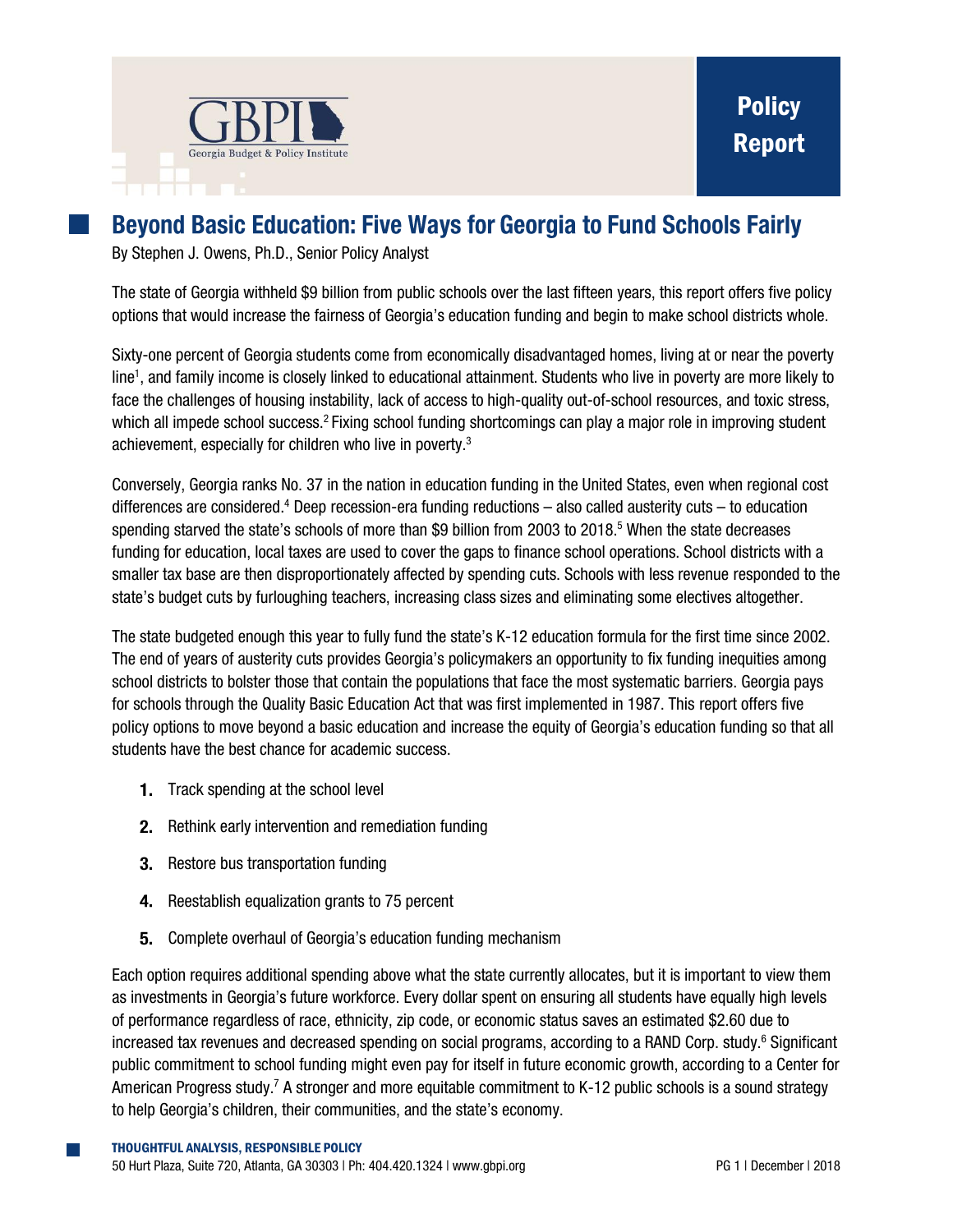# Five Policy Options to Fix Georgia's K-12 Funding

Georgia's opportunities to tackle funding inequities come at costs that range widely, but each provide some measure of new support for students that Georgia policymakers traditionally leave underserved.

### 1) Track Spending at the School Level

#### *Cost: \$10 million*

Many observers assume individual schools set their own budget. However, school districts and local administrators make most funding decisions. Georgia's Constitution grants authority to school boards to establish and maintain schools. Funding from the federal, state, and local level is distributed to the school districts overseen by those boards that determine how to use the money in those schools. These roles are important to understand to determine the fair use of education dollars in the state.

Georgia policies aim to ensure education funding is equitable among its 181 school districts. One strategy to accomplish that goal is through equalization grants that allocate more state money to school districts that lack enough taxable property wealth to provide an adequate education. Sparsity grants are another mechanism used to give assistance to districts that serve smaller numbers of students. These school systems are often financially inefficient compared to larger districts because they're less able to carry fixed costs associated with services that state law requires. Each traditional school district must provide transportation even if the bus is not full, for example.

These existing strategies have varying degrees of success for equalizing funding among local districts. The underlying assumption is that local officials will fairly distribute money to the individual schools. Like many states, Georgia does not require detailed budgets at the school level. The result is severe inequalities among schools in the same district, according to the Brookings Institute.<sup>8</sup> Schools that serve higher concentrations of students who live in poverty are more likely to receive less funding than schools in higher income communities.<sup>9</sup>

Gov. Nathan Deal signed House Bill 139 in 2017 to require school districts to provide certain school-level revenue and expenditure data. The law requires disclosure in five areas of school spending:

- 1. Cost of all materials, equipment, and other non-staff support
- 2. Salary and benefit expenditures for all staff
- Annual cost of all professional development, including training, materials, and tuition provided for instructional staff
- 4. Total cost of facility maintenance and small capital projects
- **5.** Spending for new construction or major renovation, based on the school system facility plan

HB 139 did not include any funding to enact changes to Georgia's education budgeting practices. The language of this bill also discourages comparisons. Instead of making it easier to compare school finances, the legislation makes apples-to-apples financial reviews impossible.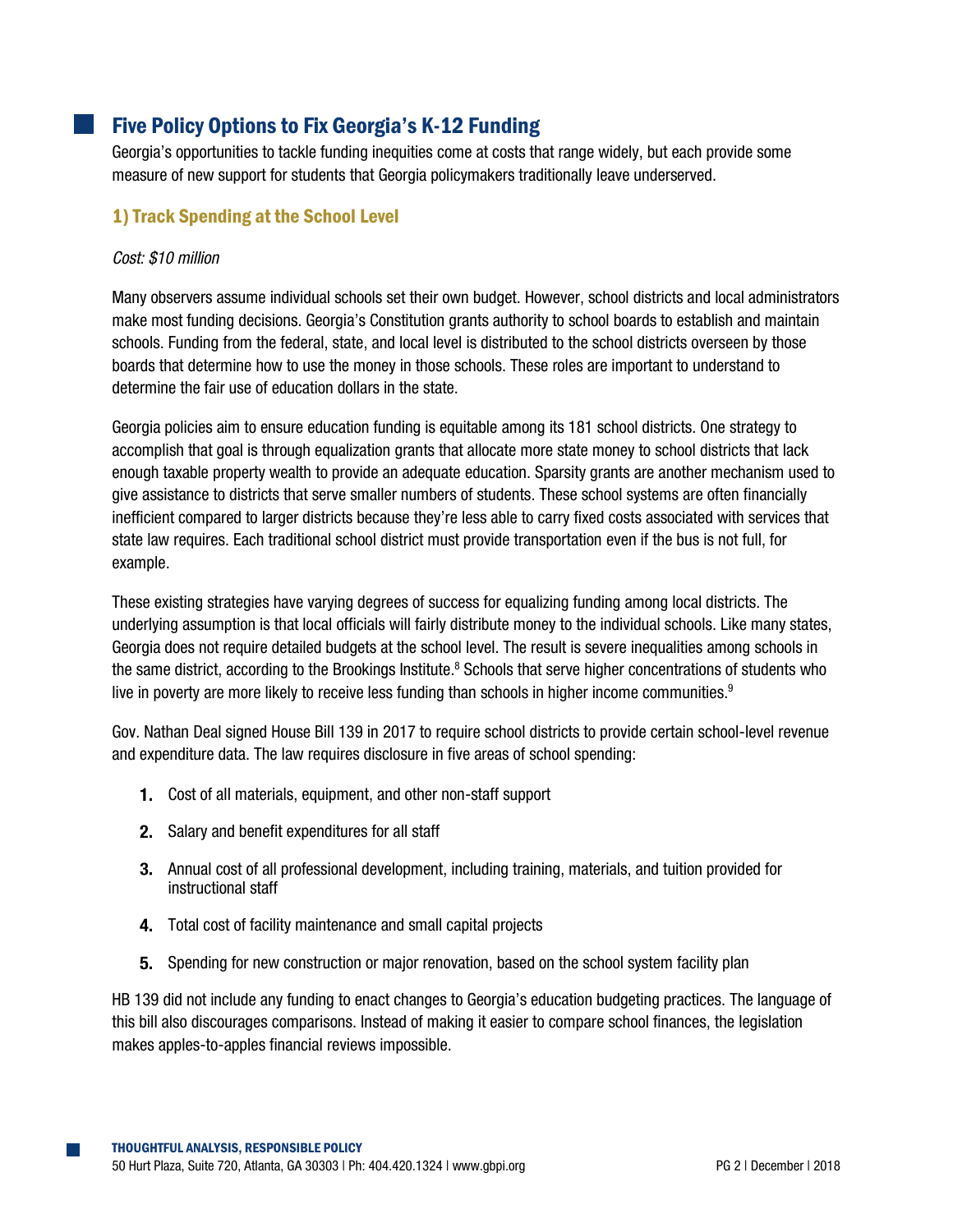The first and third reporting requirements include duplicate costs, for example. In one reporting area the school is asked to show the cost of all materials, and in another the school is asked to include again any such materials used for professional development.

The law also requires a report on the dollar amount spent per student enrolled at each school and district. This per-pupil figure is the total dollar amount spent by schools divided by the number of students served. This number's use for equity or efficiency comparisons is undermined by the calculation itself. Students with disabilities are guaranteed more federal and state education funding, for example. A school with a higher percentage of students with disabilities will also have an unfairly inflated per-pupil spending level. A true study of inefficiency or inequity weighs the many inputs that contribute to the cost of education, such as regional differences and student demographics. Simply dividing total dollars by students is an inherently flawed method to measure equity.<sup>10</sup>

Georgia's schools and districts need the ability to track spending at the school level. This one-time expenditure would provide support through changes to the state's chart of accounts as well as professional development for school finance staffers. Only then can parents, school leaders, and state policymakers ensure equitable funding for Georgia's students are specific to a local school. A better measuring stick paired with improved reporting would not guarantee fairer spending among all student groups, but it would make spending easier to monitor and address.

## 2) Rethink Early Intervention and Remediation Funding

### *Cost: \$106 million*

If policymakers are committed to equitable funding, one established part of the state's education finance mechanism is worth reviewing and enhancing. Students who perform below the level typical of their grade can be eligible to participate in the Early Intervention Program (EIP) for kindergarten through fifth grade, or the Remedial Education Program (REP), for sixth through twelfth grade. Both programs earn schools additional funds from the state based on grade level.

The guidelines for EIP call for increased funding for some students with the rationale: "Children start school at a designated chronological age, but differ greatly in their individual development and experience base."<sup>11</sup> Students in the program get access to more attention through smaller sized classes or an additional teacher in their general education class.<sup>12</sup> Individual school districts are allowed flexibility to choose the best model to serve these students.<sup>13</sup> The benefits of smaller class sizes are abundantly clear, especially for lowincome students, research shows. 14

Georgia's funding system weights programs and grades through complex calculations. More money is allotted for the portion of the school day a student spends in early intervention or remedial program classes. The table to the right shows how general education programs are weighted, as well as EIP and REP.

# **Current Weights for General Education** and Remedial Education Programs

| <b>Program</b>         | Weight               |                       |
|------------------------|----------------------|-----------------------|
|                        | General<br>Education | Remedial<br>Education |
| Kindergarten           | 1.65                 | 2.04                  |
| Primary Grades (1-3)   | 1.29                 | 1.79                  |
| Upper Elementary (4-5) | 1.04                 | 1.79                  |
| Middle School (6-8)    | 1.13                 | 1.31                  |
| High School (9-12)     |                      | 1.31                  |

*Note: The Georgia General Assembly set the basic unit cost for the 2019 budget at \$2,620.77. Earnings can be calculated by multiplying this amount by the corresponding program weight.*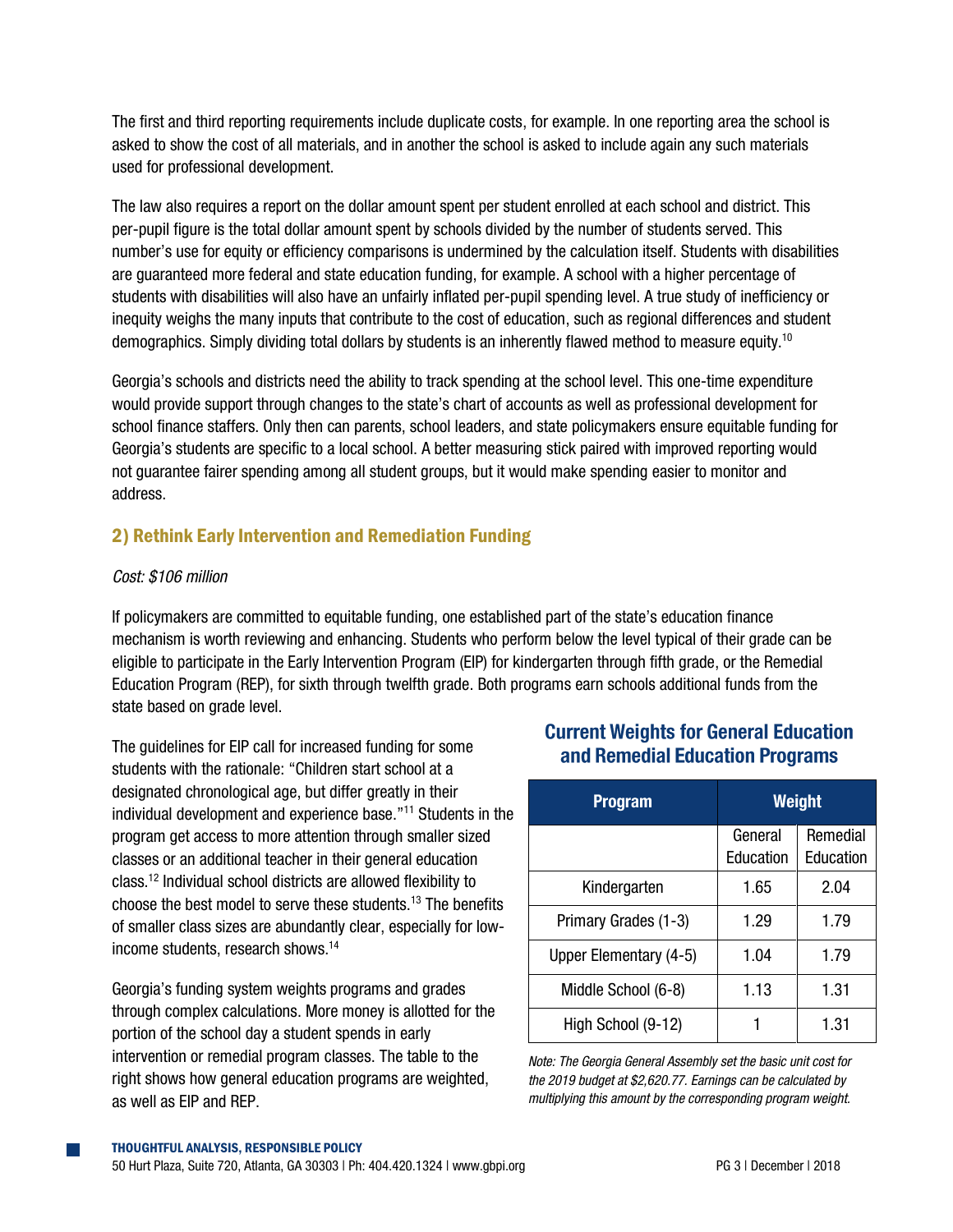Under this system, if the state of Georgia allots \$3,000 for general education high school (at a weight of 1), then a student in a full day of kindergarten would be allotted \$4,950 (the base amount multiplied by 1.65). If Georgia funded early intervention and remedial programs at a weight of 2 for first through twelfth grade while keeping the weight 2.04 for kindergarten, \$106 million in new investment can assist students who are traditionally underserved by the state.

There are other considerations that are worth mentioning with EIP and REP. Schools are now required to cap remedial program enrollment at 25 percent of the student body unless more than 50 percent of the student population is eligible for free- or reduced-price lunch, which triggers a 35 percent cap. Funding schools this way withholds money from the neediest schools in the state under the guise of fairness. Efforts to improve funding equity ought to include lifting this cap for the highest-poverty schools.

A redesign of the programs ought to allow the percentage of eligible students match the percentage of students living in poverty based on federal lunch programs, or other designations. <sup>15</sup> That change raises the cost beyond the estimated \$106 million price tag.

## 3) Restore Bus Transportation Funding

### *Cost: \$312 million*

State policymakers shifted the burden to pay for non-teaching staff health insurance from the state to local school districts during the recession that ended in 2009.<sup>16</sup> This shift decreased state education spending, leaving districts to cover the cost. This change has continued a trend of the state lowering its share of student transportation spending since 1991, when it covered 54 percent of the cost.



## **State Covers a Shrinking Share of Student Busing Costs**

*Source: Final Report of the Senate Study Committee on School Transportation, Nutrition and Support Personnel (2000). Georgia State Senate. GBPI analysis of District Expenditure Reports, fiscal years 2001, 2011 and 2017, and State Mid-term Allotment Sheets, fiscal years 2001, 2011 and 2017, Georgia Department of Education.*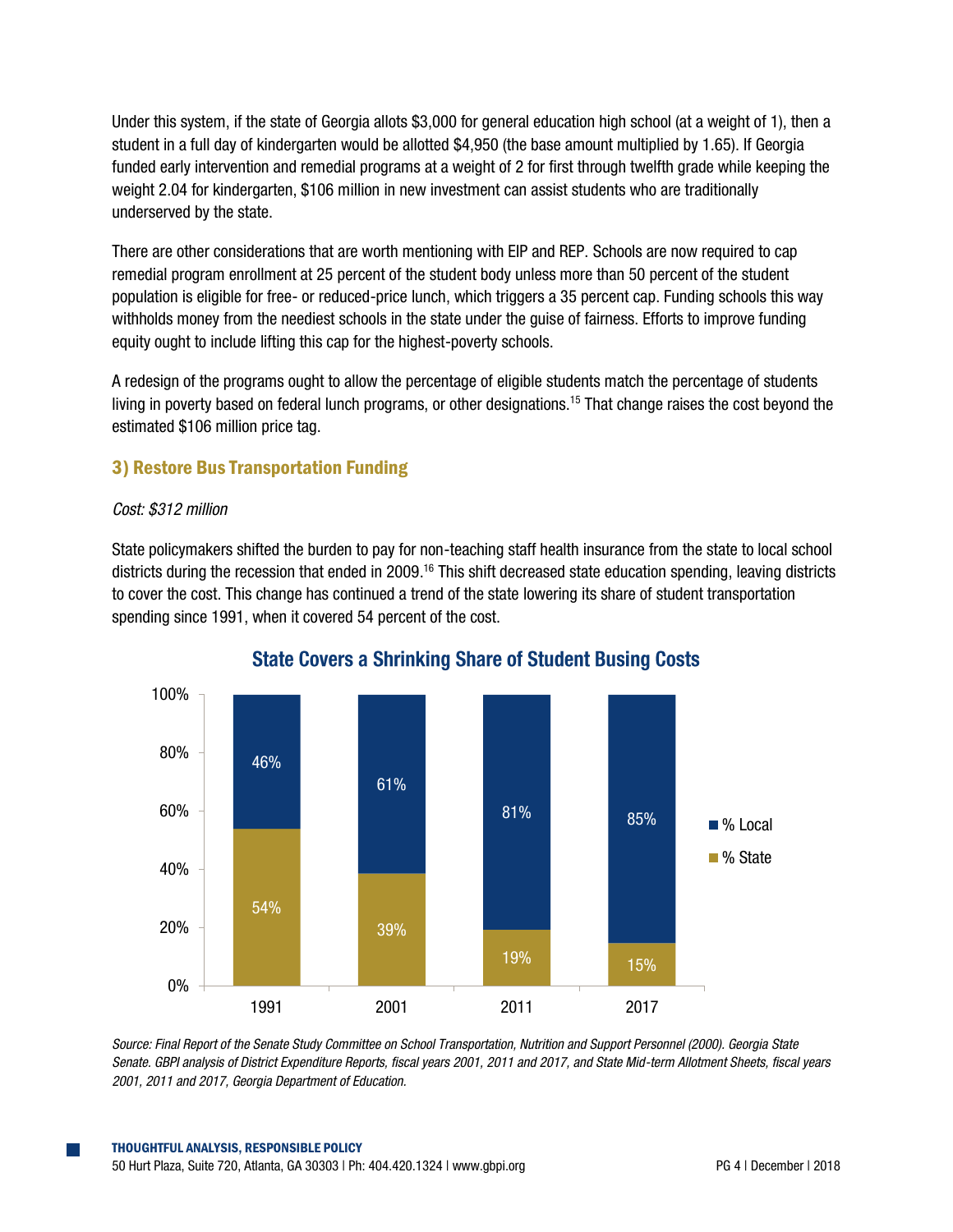School districts saddled with health insurance and higher transportation costs once carried by the state are tapping money once used for other school needs. Rising fuel prices and the need for more drivers as enrollment grows also eat at local budgets. Meanwhile, state lawmakers declined to come up with money to replace the state's aging bus fleet. In 2018, 3,638 buses at least 15 years old or older belonged to Georgia schools. This amount represents nearly a quarter of all school buses driven daily on Georgia's roads. Older buses are more likely to break down and lack advanced safety

Safe, reliable transportation to and from school ought to be provided to all of Georgia's publicschool students, regardless of the wealth of their community.

features.<sup>17</sup> The state's 2019 budget allocates \$16.3 million in bonds for school bus replacement, which equates to just under 176 buses. It is not enough to replace even 5 percent of the buses 15 years and older.<sup>18</sup>

Safe, reliable transportation to and from school ought to be provided to all of Georgia's public-school students, regardless of the wealth of their community. If the state paid half the cost to bus students, districts could use the savings to reduce class sizes, offer support services for the community, or on other initiatives to improve student learning. Georgia law should also be changed as to require all public schools to provide transportation to and from the schoolhouse.<sup>19</sup> State lawmakers will need to budget \$312 million more to resume prior support for student transportation.

### 4) Reestablish Equalization Grants at 75 Percent

#### *Cost: \$516 million*

Local taxes generate more than 40 percent of the funding for K-12 education in Georgia.<sup>20</sup> The value of taxable property varies greatly across the state. Cities and counties with robust local economies enjoy larger tax bases compared to struggling communities. Low-wealth school districts face greater challenges raising money to provide students an adequate education. Georgia's school funding formula aims to take these disparities into account and offers grants to low-wealth districts to equalize funding across the state. School systems can spend these equalization grants as they see fit.

Equalization grants are calculated by ranking each school district by the property tax wealth per student. The average tax valuation is determined after removing the top and bottom 5 percent of districts and the ones below that threshold are provided equalization dollars.<sup>21</sup> This method to determine equalization was only put in place in 2012 after years of state lawmakers underfunding the grant.<sup>22</sup> Georgia's current formula for financing education was first implemented in 1987. For the first thirteen years of the formula, the state equalized districts to the 90<sup>th</sup> percentile, meaning that all districts with property value below the top 10 percent received more money in pursuit of equity. Lawmakers lowered the threshold in 2000 to the 75<sup>th</sup> percentile during an economic downturn. In the throes of the Great Recession lawmakers lowered the threshold again to an average-value calculation.<sup>23</sup>

Equalizing funding to the average district's property tax wealth and removing the top and bottom five percent of districts combined to reduce state payments to school districts by billions of dollars since the 2012 change. Moving from the 75 percent threshold to the current equalization caused districts to receive \$340 million less in the 2013 state budget alone.<sup>24</sup> Restoring a 75<sup>th</sup> percentile benchmark for funding can give districts resources tied to the level of community need.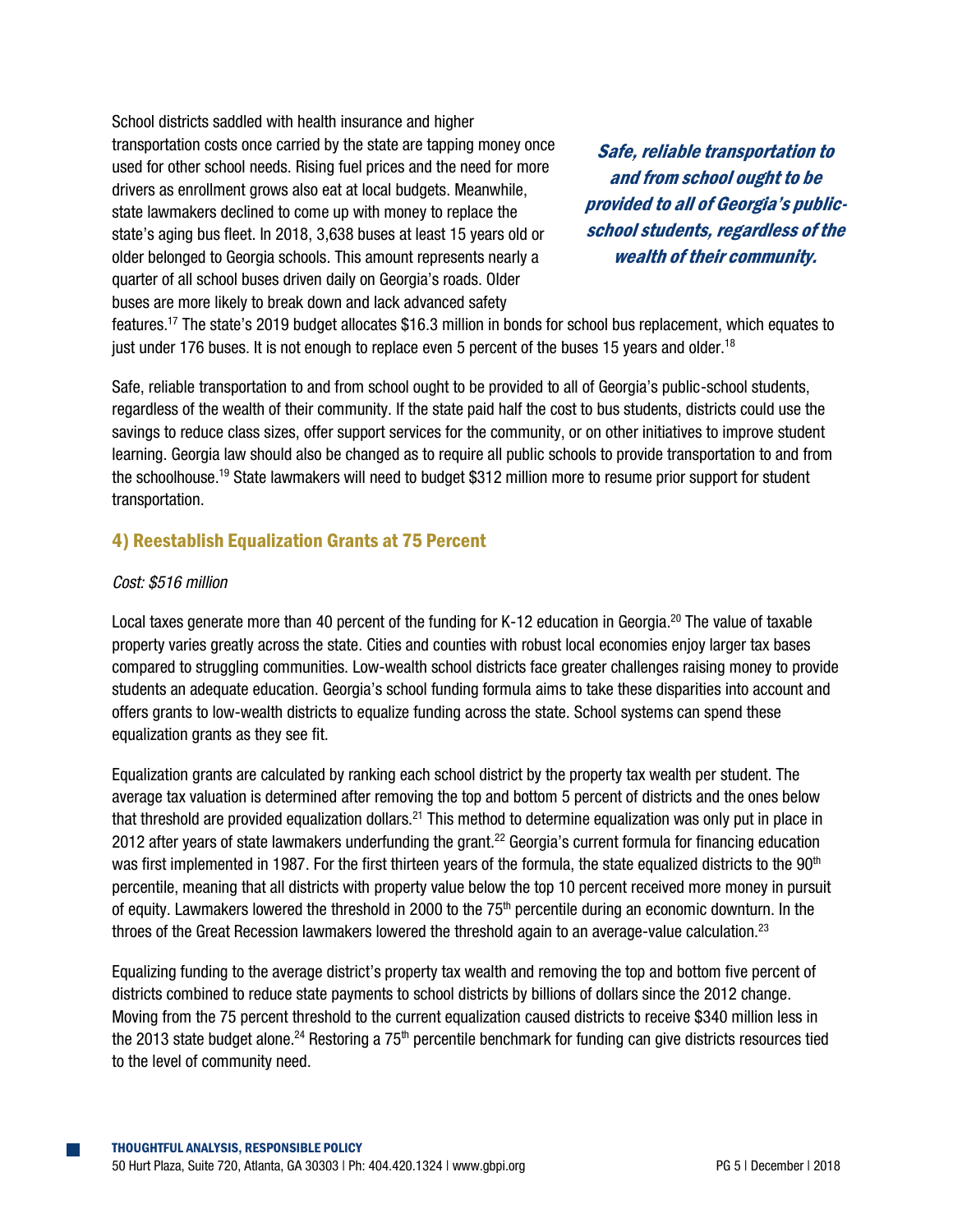## **Amount of Additional Money Each School District Would Receive Per Student** if State Restored Equalization to 75<sup>th</sup> Percentile



Consider Chattahoochee County schools. Restore the equalization grant to the 75<sup>th</sup> percentile and Chattahoochee County School District receives \$373,000 more in unrestricted money. <sup>25</sup> That \$464 per student, or full-time equivalent, represents a 6 percent funding increase for the school system every year. This money can help make up the difference academically between students in poorer districts and the rest of the state. The state can dramatically increase the opportunity for students like the ones in Chattahoochee County public schools with this one change in Georgia's education financing.

### 5) Complete Overhaul of Georgia's Education Funding System

#### *Cost: To be determined by analysis of true cost of educating a student to state standards*

The uncomfortable truth behind every school funding discussion in Georgia is that there is no hard evidence that shows the true cost to educate a child. A governor-appointed commission in 2015 attempted to update the funding formula and eventually sidestepped the issue in favor of redistributing the existing pool of money.<sup>26</sup> Instead the state continues to finance schools based on a formula created at a time when few Georgians owned a personal computer. More elements of schooling have changed than remained the same in the past three decades. The biggest changes are the requirements the state now imposes on students and the demographics of those students.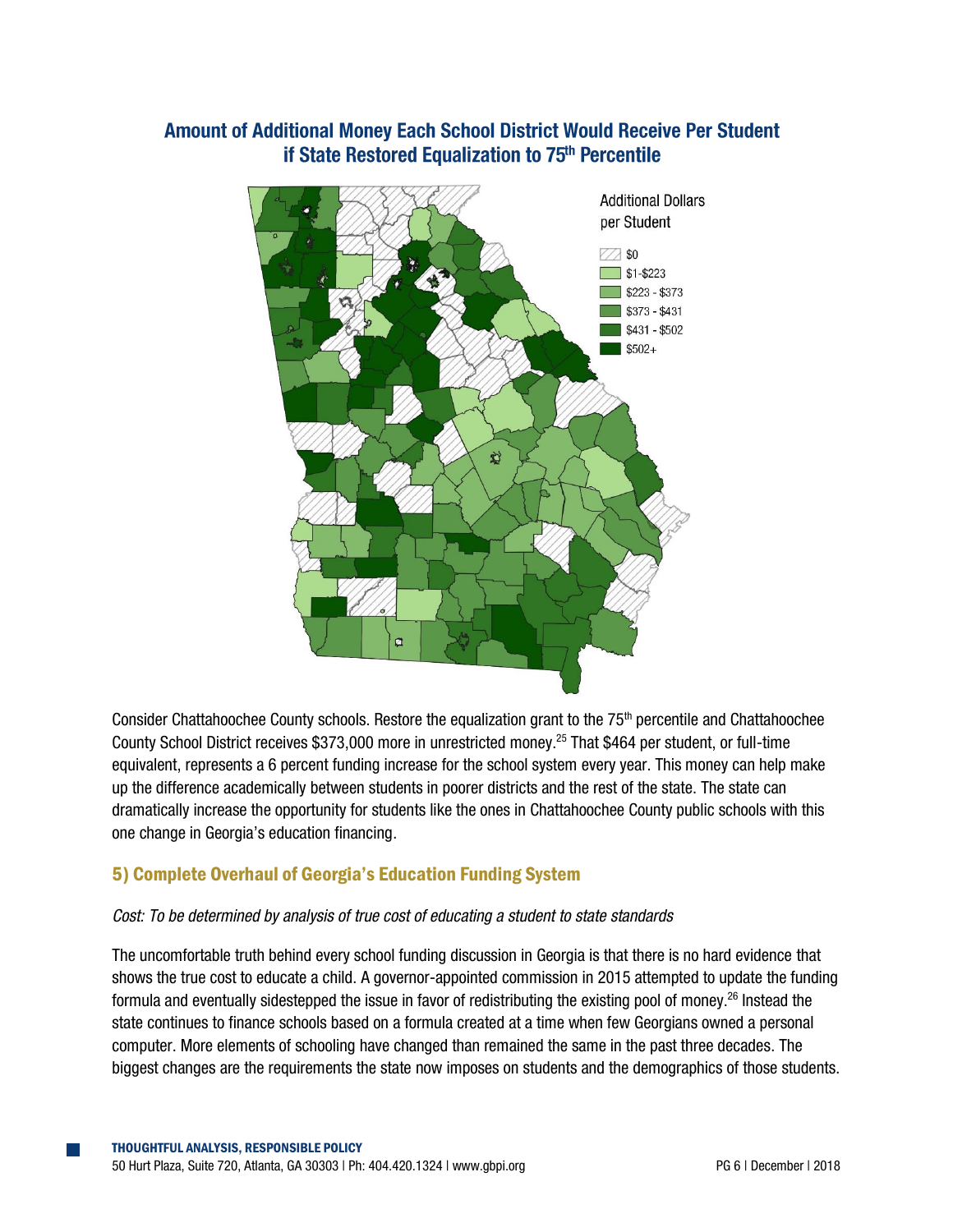First, as a part of the legislation that established the current funding structure, the state created a series of curriculum standards (the Quality Core Curriculum, or QCCs) in the 1985 formula designed to outline what students ought to know by the end of each grade.<sup>27</sup> However, 2001's *No Child Left Behind Act* prompted an audit of the Quality Core Curriculum that found it, "not only lacked depth and could not be covered in a reasonable amount of time; it did not even meet national standards."<sup>28</sup> State education policymakers created the Georgia Performance Standards after evaluating high-achieving states and countries. The Georgia Standards of Excellence later followed.<sup>29</sup> Students now enrolled in Georgia's public schools are held to a more rigorous set of standards than students under the original funding formula.

# Students now enrolled in Georgia's public schools are held to a more rigorous set of standards than students under the original funding formula.

Second, not every student arrives in kindergarten at the same educational level. One positive result of Gov. Deal's Education Reform Commission is the recognition that students living in poverty should get more state dollars for their education. The early intervention programs are attempts to target help for some of these students, but program eligibility caps assume the same percentage of students in every district. Housing segregation based on race and income in the state ensures some districts educate a much larger percentage of traditionally underserved students than others.<sup>30</sup>

Georgia policymakers continue to expect students to compete globally without the promise of adequate education funding. State lawmakers can better prepare these students for that competition if they determine the true cost of education. Advanced analyses consider the impact of inputs such as language proficiency, poverty, student migration, fiscal capacity, and state region. Without a credible cost analysis, state leaders are left to debate education spending levels that may not correlate to student performance.

# **Conclusion**

Seventy-two percent of Georgians surveyed in 2018 said they would support spending more on schools if a study says it is necessary to meet student education needs.<sup>31</sup> Traditional public schooling is accepted as an economic common good, so state policymakers can be assured that any additional money spent on investing in equity will reap a healthy return. Investing more in public schools is a proven way to decrease the need for welfare programs in future years. Students who graduate high school are less likely to encounter the criminal justice system or need food assistance from the state.<sup>32</sup> Financial equity offers the dual benefit of helping Georgia's students today and saving the state money in the long run. Public education presents benefits above and beyond the purely financial as well. A robust education system has the opportunity to increase participation in other civic institutions, cultivate critical thinking, and foster creativity. State policymakers can offer these benefits to more Georgians through policies such as the ones listed in this report. These options offer possibilities with a wide price range and each can serve to push the state's public schools to better serve all Georgians. After years of withholding public dollars from public schools, it is time for the state to restore funding to those communities that lost the most.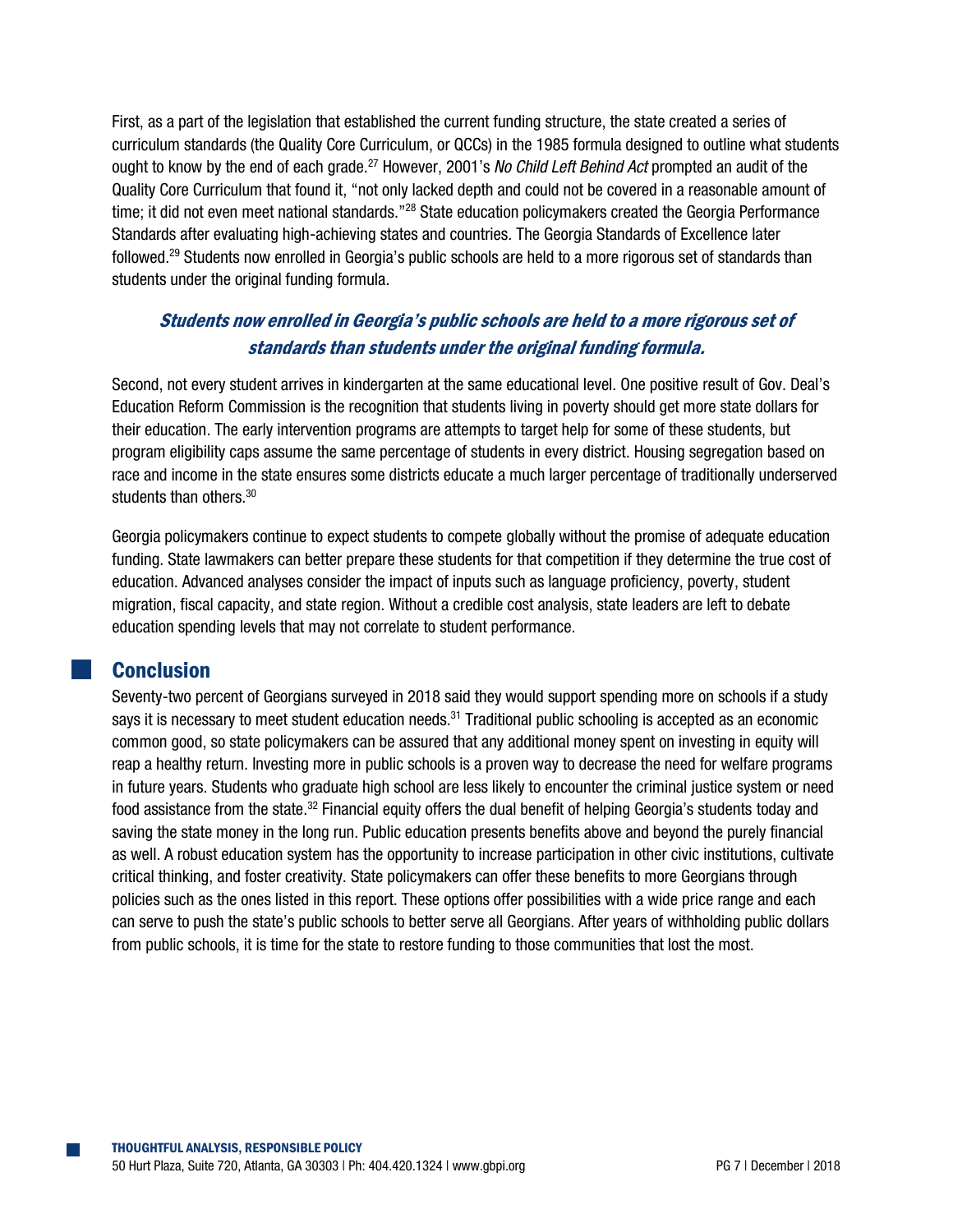### **Endnotes**

 $\overline{a}$ 

<sup>4</sup> Baker, B., Farrie, D. Johnson, M., Luhm, T., and Sciarra, D. (2017). Is school funding fair? A national report card. Education Law Center. Retrieved from: http://www.edlawcenter.org/assets/files/pdfs/publications/ National\_Report\_Card\_2017.pdf

<sup>5</sup> Georgia Budget & Policy Institute. (2018). *Georgia Budget Primer 2019*. Retrieved from[: https://cdn.gbpi.org/wp](https://cdn.gbpi.org/wp-content/uploads/2018/07/Georgia-Budget-Primer-2019.pdf)[content/uploads/2018/07/Georgia-Budget-Primer-2019.pdf](https://cdn.gbpi.org/wp-content/uploads/2018/07/Georgia-Budget-Primer-2019.pdf)

<sup>6</sup> Vernez, G., Krop, R. A., & Rydell, C. P. (1999). *Closing the Education Gap: Benefits and Costs*. RAND, 1700 Main Street, PO Box 2138, Santa Monica, CA 90407-2138.

7 Lynch, R. G., & Oakford, P. (2014). The Economic Benefits of Closing Educational Achievement Gaps: Promoting Growth and Strengthening the Nation by Improving the Educational Outcomes of Children of Color. *Center for American Progress*.

<sup>8</sup> Roza, M., Hill, P. T., Sclafani, S., & Speakman, S. (2004). How within-district spending inequities help some schools to fail. *Brookings papers on education policy*, (7), 201-227.; Rubenstein, R. (1998). Resource equity in the Chicago Public Schools: A school-level approach. *Journal of Education Finance*, *23*(4), 468-489.

<sup>9</sup> Ibid.

<sup>10</sup> Baker, B. D., & Weber, M. (2016). Deconstructing the Myth of American Public Schooling Inefficiency. *Albert Shanker Institute*. <sup>11</sup> Georgia Department of Education. (2018). Early Intervention Program (EIP) Guidance 2018-2019. Retrieved from:

<http://www.gadoe.org/Curriculum-Instruction-and-Assessment/Curriculum-and-Instruction/Documents/EIP/2018-2019-EIP-Guidance.pdf>  $12$  lbid.

<sup>13</sup> Ibid. See the EIP Guidance document for a list of potential models.

<sup>14</sup> Nye, B., Hedges, L. V., & Konstantopoulos, S. (2000). The effects of small classes on academic achievement: The results of the Tennessee class size experiment. *American Educational Research Journal*, *37*(1), 123-151.

<sup>15</sup> See the Governor's Office of Student Achievement website for direct certification quidelines.

<sup>16</sup> Suggs, C. (2018). Overview: 2019 Fiscal Year Budget for K-12 Education. *Georgia Budget & Policy Institute*. Retrieved from: <https://gbpi.org/2018/overview-2019-georgia-budget-k-12-education/>

<sup>17</sup> Suggs, C. (2018). Shrinking State Funds Trigger Student Bus Safety Concerns. *Georgia Budget & Policy Institute*. Retrieved from: <https://gbpi.org/2018/shrinking-state-funds-trigger-student-bus-safety-concerns/>

<sup>18</sup> According to the Georgia Department of Education, the cost of a basic bus is \$77,220. A basic bus has no extras including air conditioning. The average actual bus price paid by Georgia districts in fiscal year 2017 was \$92,365. (Georgia Department of Education. (2017) Pupil Transportation Division Legislative Report. Atlanta, GA: Same.)

<sup>19</sup> In Georgia, public charter schools are not required to provide student transportation. They are, however, offered funding for transportation if they provide it - O.C.G.A. § 20-2-2068.

<sup>20</sup> Georgia Department of Education. (2018). Local, State, and Federal Revenue Report. Retrieved from: [https://app3.doe.k12.ga.us/ows](https://app3.doe.k12.ga.us/ows-bin/owa/fin_pack_revenue.display_proc)[bin/owa/fin\\_pack\\_revenue.display\\_proc](https://app3.doe.k12.ga.us/ows-bin/owa/fin_pack_revenue.display_proc)

<sup>21</sup> O.C.G.A. § 20-2-165.

<sup>22</sup> Johnson, C.D. (2012). *Bill Analysis: House Bill 824.* Georgia Budget and Policy Institute.

<sup>23</sup> Governor's Office of Student Achievement. (2015). Equalization. *Five Mill Share Equal Sparsity Review*. Retrieved from:

[https://gov.georgia.gov/sites/gov.georgia.gov/files/related\\_files/site\\_page/Five%20Mill%20Share%20Equal%20Sparsity%20Review.pdf](https://gov.georgia.gov/sites/gov.georgia.gov/files/related_files/site_page/Five%20Mill%20Share%20Equal%20Sparsity%20Review.pdf) <sup>24</sup> Johnson, C.D. (2012). *Bill Analysis: House Bill 824.* Georgia Budget and Policy Institute.

<sup>25</sup> Based on GBPI analysis of current local revenues.

<sup>26</sup> Tygami, T. (2015, June 11). Gov. Deal's Education Reform Commission pushes back on school funding. *The Atlanta Journal-Constitution*. Retrieved from[: https://www.ajc.com/news/local-education/gov-deal-education-reform-commission-pushes-back-school](https://www.ajc.com/news/local-education/gov-deal-education-reform-commission-pushes-back-school-funding/RDXH8ayKGXXu1epFJebYWI/)[funding/RDXH8ayKGXXu1epFJebYWI/](https://www.ajc.com/news/local-education/gov-deal-education-reform-commission-pushes-back-school-funding/RDXH8ayKGXXu1epFJebYWI/)

<sup>27</sup> Mitzell, J. (1999). The adoption of the Georgia quality core curriculum: A historical analysis of curriculum change. *The University of Georgia*.

<sup>28</sup> Department of Education. (2005). Georgia performance standards: Curriculum Frequently

Asked Questions. Atlanta, GA: *State of Georgia*. Retrieved from[: http://www.georgiastandards.org/faqs.aspx](http://www.georgiastandards.org/faqs.aspx)

<sup>1</sup> Georgia Budget and Policy Institute. (2018). Retrieved from[: https://gbpi.org/2018/new-poll-shows-overwhelming-support-for-gbpi](https://gbpi.org/2018/new-poll-shows-overwhelming-support-for-gbpi-people-first-plan/)[people-first-plan/](https://gbpi.org/2018/new-poll-shows-overwhelming-support-for-gbpi-people-first-plan/)

<sup>2</sup> Suggs, C. (2018). Tackle poverty's effects to improve school performance. *Georgia Budget and Policy Institute*. Retrieved from: <https://cdn.gbpi.org/wp-content/uploads/2017/12/Tackle-Poverty-in-Schools.pdf>

<sup>3</sup> Lafortune, J., Rothstein, J., & Whitmore Schanzenbach, D. (2016). Can school finance reforms improve student achievement?; Jackson, C. K., Johnson, R. C., & Persico, C. (2015). The effects of school spending on educational and economic outcomes: Evidence from school finance reforms. *The Quarterly Journal of Economics*, *131*(1), 157-218.